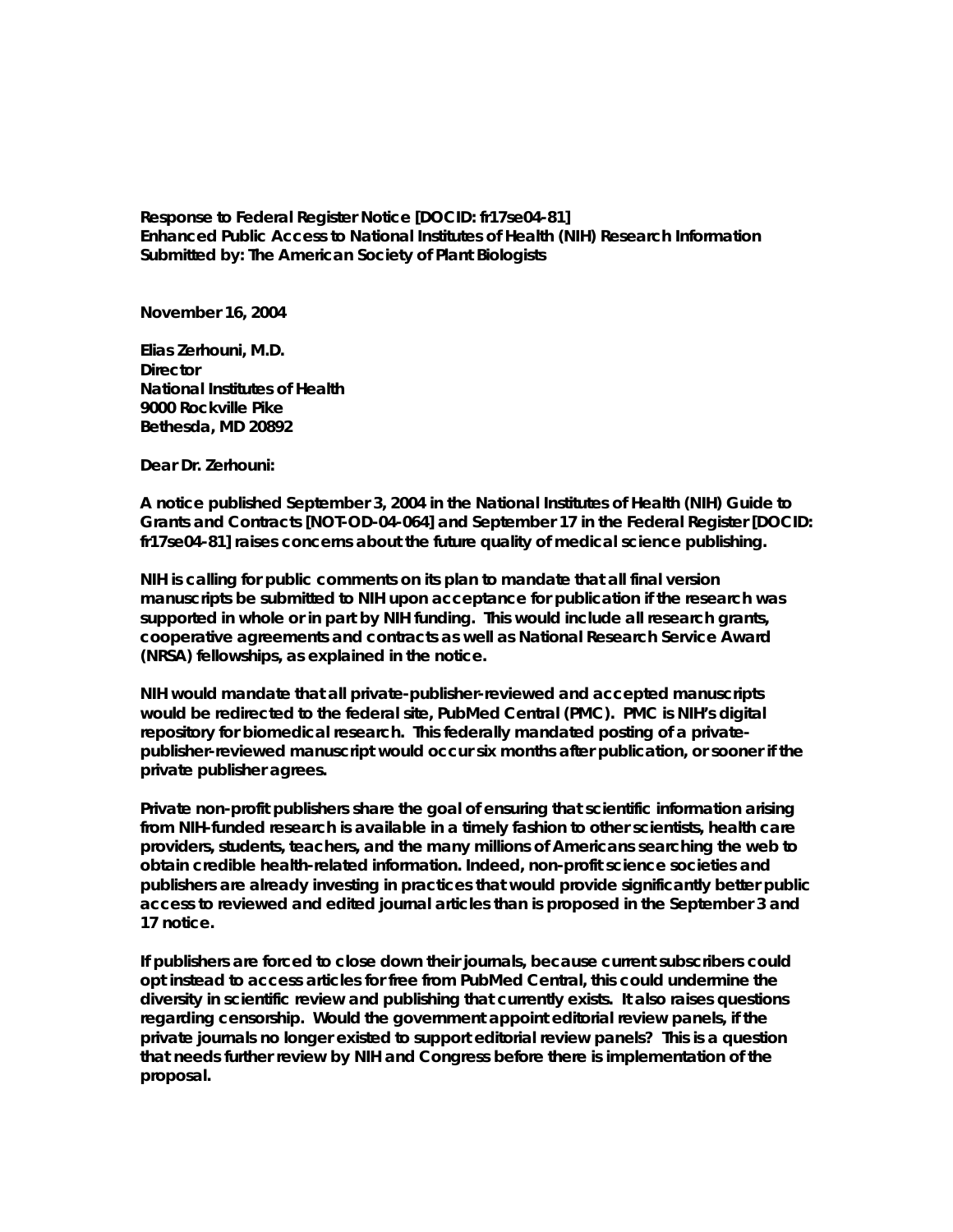**Many non-profit publishers, including the American Society of Plant Biologists, already place their journal articles on the HighWire Library of the Sciences & Medicine site at [http://highwire.stanford.edu](http://highwire.stanford.edu/). This web site, which was privately developed by HighWire Press, an imprint of Stanford University Libraries, has search capabilities exceeding those of PubMed Central. Readers can conduct sophisticated searches for content resident on the site and can follow toll-free reference links to other HighWire-hosted journals. In addition, over 600,000 articles on the site are freely available to the public. This free and sophisticated search access to published articles is determined and supported by private non-profit science publishers, without mandates from the government. It constitutes a potent existing resource of considerable value that does not require expensive duplication by the NIH.** 

**There are a number of other powerful tools available to provide easy access to scientific literature. More than 770 scientific, technical and medical publishers participate in CrossRef ([www.crossref.org\)](http://www.crossref.org/). This is a not-for-profit network established to provide reference linking across publications. The Internet search engine Google, as a result of the voluntary participation by non-profit science publishers, searches the scientific literature so one can readily obtain links to scientific information even without knowledge of specialized sites.** 

**There is a danger that manuscripts placed on PubMed Central under the NIH September 3 and 17 notice could be plagued with scientific errors that would otherwise have been caught in the intensive scientific editing process that manuscripts undergo prior to actual publication in journals. This mandatory publishing by NIH of "rough-cut" articles could weaken the quality of science publishing and of science in our nation. Potential hazards could also be presented to unsuspecting readers of the unfinished articles on PubMed Central.** 

**Non-profit science societies and publishers know that their future ability to assure the highest quality of science publishing is placed in doubt by the September 3 and 17 notice.** 

**Key members of Congress have expressed concerns with problems in the September 3 and 17 notice. We urge you to delay implementation of the proposal in the September 3 and 17 notice until Committees in Congress can review this proposal. This is necessary because the proposal outlined in the September 3 and 17 notice is not now specifically authorized in the authorizing statute. There are valid questions that the proposal may not be in accordance with Intellectual Property statutes approved by the Judiciary Committee and Congress. This requested delay of implementation would also allow further interaction between NIH and non-profit science societies and publishers. Major areas that must be resolved are ways to assure:** 

- maintaining world leadership in medical science publishing here in the United **States**
- maintaining our nation's world leadership in medical research
- **observing all relevant Intellectual Property statutes**
- providing workable, state-of-the-art access to highest-quality research articles in **a manner that is voluntarily agreed to and supported by non-profit publishers and the public**
- **encouraging further development of services that interpret findings in medical science journals into language that could be understood by the public and by scientists not trained in a particular subfield of science addressed in an article**